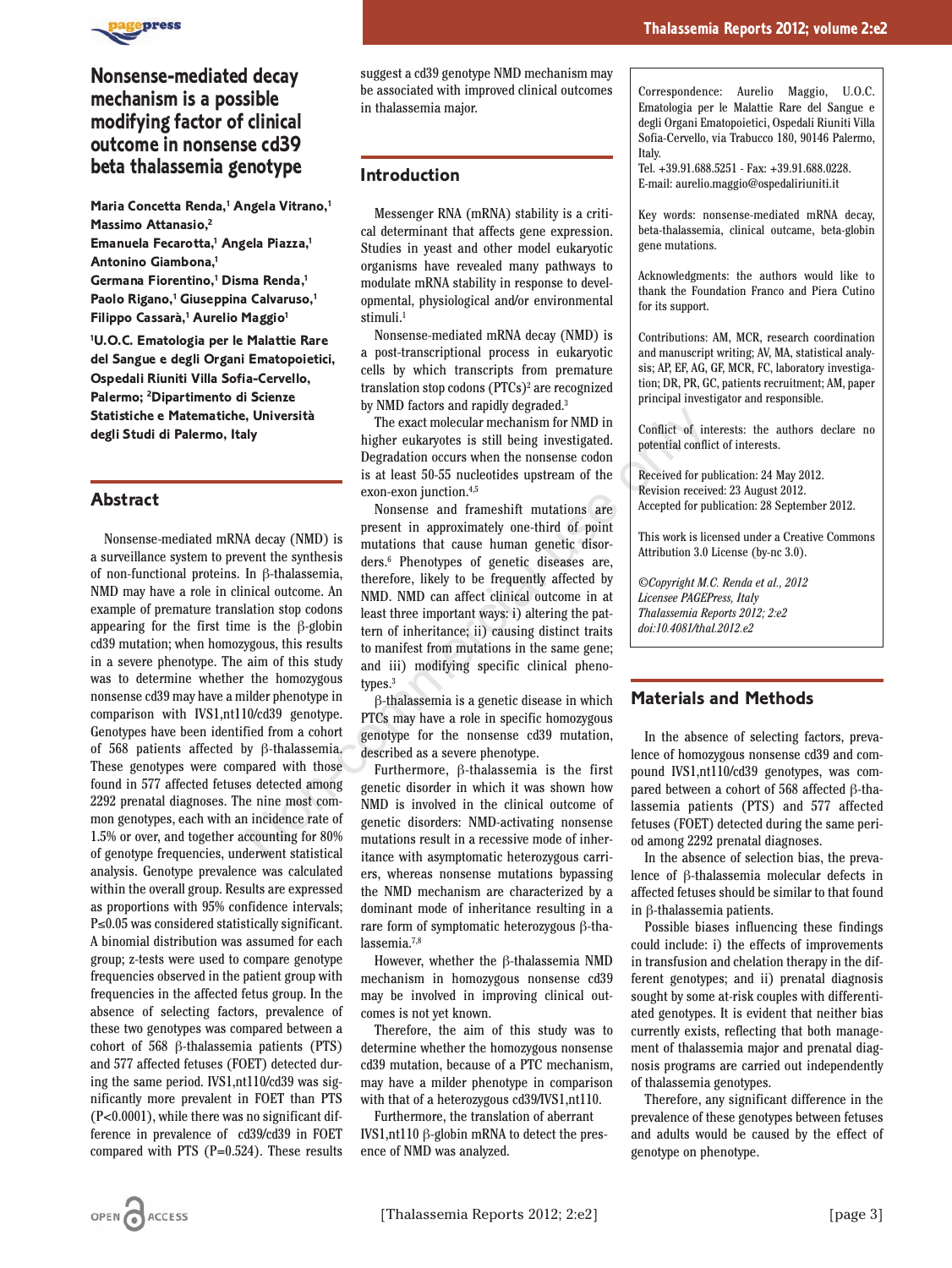#### Genotype analysis

Since 1993, genotypes have been identified at the Hematology Unit for Rare Blood and Hematopoietic Organ Diseases, at the Riuniti Villa Sofia-Cervello Hospital, Palermo, Italy, from a cohort of 568 patients affected by βthalassemia syndromes. These genotypes were compared with those found in 577 affected fetuses detected during the same period among 2292 prenatal diagnoses performed by chorionic villi sampling and DNA molecular analysis. The diagnosis of thalassemia was based on accepted clinical and molecular criteria.9,10

#### Statistical analysis

Ninety-four different genotypes were found among the two groups. The nine most common genotypes, each with an incidence rate of 1.5% or over, and together accounting for 80% of detected genotype frequency, underwent statistical analysis (Table 1). Affected fetuses with one of these genotypes were labeled FOET (297 fetuses), and affected βthalassemia patients were labeled PTS (313 patients) (Figure 1). Genotype prevalence was calculated within the overall group (Table 1). If genotype impairs phenotype, in the absence of selecting factors, its prevalence should be higher in FOET than in PTS. Instead, if genotype improves phenotype, its prevalence should be higher in PTS than in FOET.

The analysis is mainly based on a comparison between genotype cd39/IVS1,nt110 and genotype cd39/cd39. Both genotypes identify a cohort of patients with thalassemia major who, over the last few years, received the same chelation treatment and transfusions. No patients included in this analysis showed a transition from thalassemia major phenotype to thalassemia intermedia phenotype. The patients included in this cohort were negative for the deletions of alpha globin gene -3.7, -4.2 and -MED, and for the HPFH mutations of G-gamma globin gene promoters. The G-gamma -158 mutation was not present in the cohort of patients with thalassemia major, since this variant is in linkage with the mutation IVS1,nt6, whose presence resulted in a statistically significant difference between the two groups, FOET *versus* PTS (Table 1).

Results are expressed as proportions with 95% confidence intervals (CI); P≤0.05 was considered statistically significant. A binomial distribution was assumed for each group; ztests were used to compare genotype frequencies observed in the patient group with frequencies in the affected fetus group.<sup>11</sup> Statistical tests were performed using STATA 9.2 software (StataCorp, College Station, TX, USA)

#### cDNA analysis

Total RNA was extracted from IVS1,nt110 homozygous β-thalassemia patients with Trizol reagent (Gibco-BRL, Gaithersburg, MD, USA). Reverse transcription was performed with 1 mg mRNA, an oligo-dT primer, and 200U M-MLV. PCR of β-globin cDNA was performed using the following human beta-globin specific primers: forward-CTCCTGAGGAGAAGTCT-GCCG and reverse-GCTCACTCAGTGTG-GCAAAG. PCR products were investigated by direct genomic sequencing (CEQ8800- Beckman).



## **Results**

Table 1 shows genotype frequency in the PTS and FOET groups. There was no significant difference in genotype prevalence of homozygous nonsense cd39 genotype between FOET *versus* PTS (z=-0.637, P=0.524) (Table 1). Only IVS1,nt110/cd39 was significantly more prevalent in FOET than PTS (z=-4.344, P<0.0001). Instead, the prevalence of IVS1nt6/IVS1nt6 genotype was significantly higher in PTS than in FOET (18% *vs* 2%; z=7.17, P<0.00001).

Figure 2 shows the sequencing of β-globin cDNA-PCR products from an IVS1,nt110 homozygous patient; interruption of the frame



| eled PTS (313<br>e prevalence<br>IVS1nt110-cod39<br>40(11.5)<br>78 (24)<br>$-4.344$<br>$(-0.18,-0.07)$<br>l group (Table<br>IVS1nt110-IVS1nt1<br>22(6.8)<br>$-1.606$<br>$(-0.06;0.006)$<br>14(4)<br>otype, in the<br>cod39-IVS2nt745<br>15(4.6)<br>$-0.409$<br>$(-0.03;0.02)$<br>14(4)<br>ts prevalence<br>IVS1nt110-IVS1nt110<br>37(10.5)<br>42(13)<br>$-0.975$<br>$(-0.07;0.02)$<br>han in PTS.<br>phenotype, its<br>cod39-IVS1nt1<br>10(2.9)<br>16(4.9)<br>$-1.397$<br>$(-0.05;0.008)$<br>PTS than in<br>cod39-cod39<br>45(12.9)<br>47(14.5)<br>$-0.637$<br>$(-0.06; 0.03)$<br>55(15.5)<br>cod39-IVS1nt6<br>47(14.5)<br>0.422<br>$(-0.04;0.06)$<br>on a compari-<br>IVS1nt110-IVS1nt6<br>35(10)<br>23(7.1)<br>1.340<br>$(-0.01;0.07)$<br>S1,nt110 and<br><b>IVS1nt6-IVS1nt6</b><br>63(18)<br>7(2)<br>7.170<br>(0.11; 0.2)<br>pes identify a<br>nPTS, number $\beta$ -thalassemia patients; nFOET, number affected fetuses; z, z-test score; IC, immediate constituent analysis.<br>ssemia major<br>received the<br>transfusions.<br>alysis showed | Genotype                                                                    | nPTS (%) | nFOET(%) | $\mathbf{Z}$ | IC | P        |
|------------------------------------------------------------------------------------------------------------------------------------------------------------------------------------------------------------------------------------------------------------------------------------------------------------------------------------------------------------------------------------------------------------------------------------------------------------------------------------------------------------------------------------------------------------------------------------------------------------------------------------------------------------------------------------------------------------------------------------------------------------------------------------------------------------------------------------------------------------------------------------------------------------------------------------------------------------------------------------------------------------------------------------------------------|-----------------------------------------------------------------------------|----------|----------|--------------|----|----------|
|                                                                                                                                                                                                                                                                                                                                                                                                                                                                                                                                                                                                                                                                                                                                                                                                                                                                                                                                                                                                                                                      |                                                                             |          |          |              |    | 0.00001  |
|                                                                                                                                                                                                                                                                                                                                                                                                                                                                                                                                                                                                                                                                                                                                                                                                                                                                                                                                                                                                                                                      |                                                                             |          |          |              |    | 0.108    |
|                                                                                                                                                                                                                                                                                                                                                                                                                                                                                                                                                                                                                                                                                                                                                                                                                                                                                                                                                                                                                                                      |                                                                             |          |          |              |    | 0.682    |
|                                                                                                                                                                                                                                                                                                                                                                                                                                                                                                                                                                                                                                                                                                                                                                                                                                                                                                                                                                                                                                                      |                                                                             |          |          |              |    | 0.330    |
|                                                                                                                                                                                                                                                                                                                                                                                                                                                                                                                                                                                                                                                                                                                                                                                                                                                                                                                                                                                                                                                      |                                                                             |          |          |              |    | 0.162    |
|                                                                                                                                                                                                                                                                                                                                                                                                                                                                                                                                                                                                                                                                                                                                                                                                                                                                                                                                                                                                                                                      |                                                                             |          |          |              |    | 0.524    |
|                                                                                                                                                                                                                                                                                                                                                                                                                                                                                                                                                                                                                                                                                                                                                                                                                                                                                                                                                                                                                                                      |                                                                             |          |          |              |    | 0.673    |
|                                                                                                                                                                                                                                                                                                                                                                                                                                                                                                                                                                                                                                                                                                                                                                                                                                                                                                                                                                                                                                                      |                                                                             |          |          |              |    | 0.180    |
|                                                                                                                                                                                                                                                                                                                                                                                                                                                                                                                                                                                                                                                                                                                                                                                                                                                                                                                                                                                                                                                      |                                                                             |          |          |              |    | < 0.0001 |
|                                                                                                                                                                                                                                                                                                                                                                                                                                                                                                                                                                                                                                                                                                                                                                                                                                                                                                                                                                                                                                                      |                                                                             |          |          |              |    |          |
| major pheno-                                                                                                                                                                                                                                                                                                                                                                                                                                                                                                                                                                                                                                                                                                                                                                                                                                                                                                                                                                                                                                         |                                                                             |          |          |              |    |          |
|                                                                                                                                                                                                                                                                                                                                                                                                                                                                                                                                                                                                                                                                                                                                                                                                                                                                                                                                                                                                                                                      |                                                                             |          |          |              |    |          |
| cohort were                                                                                                                                                                                                                                                                                                                                                                                                                                                                                                                                                                                                                                                                                                                                                                                                                                                                                                                                                                                                                                          |                                                                             |          |          |              |    |          |
|                                                                                                                                                                                                                                                                                                                                                                                                                                                                                                                                                                                                                                                                                                                                                                                                                                                                                                                                                                                                                                                      | Construe of 568 B thologenia patients and 577 offected B thologenia fetuses |          |          |              |    |          |

94 different genotypes were observed in the 2 groups 9 genotypes with incidence rate  $\geq$ 1.5% were considered (80% of detected genotypes frequency) 313 patients 297 β-thalassemia affected fetuses

**Figure 1. Profile of study to evaluate** β**-thalassemia genotypes found in the two groups considered.**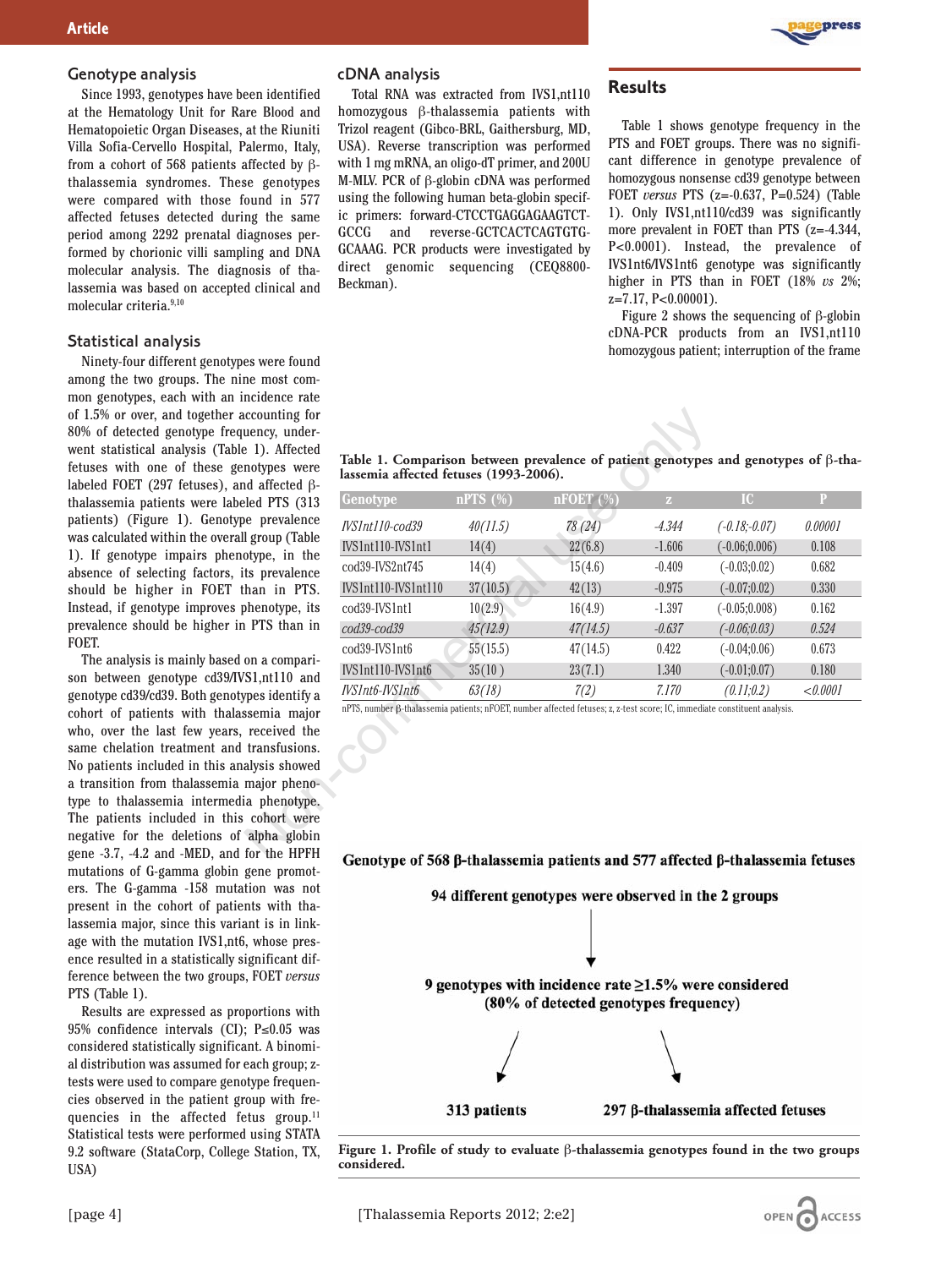

**Article**

more than 55 nt upstream of the next intronexon junction (Figure 1). $12-15$  The majority of abnormal β-globin transcripts in homozygous IVS1,nt110 could be due to their different clinical outcome in comparison with IVS1nt110/cd39 genotype (Table 1). Actually, in homozygous IVS1,nt110, the majority of abnormal β-globin transcripts could easily be metabolized or assembled into more functional protein complexes. The milder phenotype of IVS1,nt6, has been identified previously and was confirmed by these findings.16

The limitation of the study may be the presence of other genetic modifier factors influencing survival curves.<sup>17</sup>

In conclusion, the role of NMD as a modifier of the phenotypic consequences of PTC, already shown in other genetic diseases, $3$  is becoming more apparent in β-thalassemia syndromes, and the position of a nonsense mutation alone is not sufficient to predict the fate of the affected mRNA and its effect on protein expression.

## **References**

- 1. Isabel Peixeiro, Ana Luísa Silva, Luísa Romão. Control of human-globin mRNA stability and its impact on beta-thalassemia phenotype. Haematol 2011;96: 905-13.
- 2. Danckwardt S, Neu-Yilik G, Thermann R, et al. Abnormally spliced b-globin mRNAs: a single point mutation generates transcripts sensitive and insensitive to nonsense-mediated mRNAdecay. Blood 2002; 99:1811-6.
- 3. Khajavi M, Inoue K, Lupski JR. Nonsensemediated mRNA decay modulates clinical outcome of genetic disease. Eur J Hum Genet 2006;14:1074-81.
- 4. Linde L, Boelz S, Neu-Yilik G, et al. The efficiency of nonsense-mediated mRNA decay is an inherent character and varies among different cells. Eur J Hum Genet 2007;15:1156-62.
- 5. Maquat LE. Nonsense-mediated mRNA decay in mammals. J Cell Sci 2005; 118:1773-6.
- 6. Mendell JT, Dietz HC. When the message goes away: disease-producing mutations that influence mRNA content and performance. Cell 2001;107:411-4.
- 7. Neu-Yilik G, Amthor B, Gehring NH, et al. Mechanism of escape from nonsensemediated mRNA decay of human b-globin transcripts with nonsense mutations in the first exon. RNA 2011;17:843-54.
- 8. Cao A, Galanello R, Rosatelli MC. Genotype-phenotype correlations in betathalassemias. Blood Rev 1994;8:1-12.
- 9. Modell B, Berdoukas V. The clinical

**Figure 2. Direct sequencing of** β**-globin cDNA-polymerase chain reaction products. (A and B) Normal subjects. (C and D) IVS1,nt110 homozygous patients. Interruption of the frame sequence (see arrows) indicates that both normal mRNA and abnormal mRNA containing a sequence 19 nucleotides longer, are present.**

sequence indicates that both normal mRNA and abnormal mRNA containing a sequence 19 nucleotides longer are present.

## **Conclusions**

Molecular defects of the β-globin gene have been well characterized and, to date, more than 200 β-thal mutations have been described.12 It is well known that some β-thalassemia genotypes, such as nonsense cd39 homozygous, are especially severe, due to the complete lack of β-globin chain synthesis and the resulting imbalance of alpha-globin. Therefore, its prevalence in FOET would have been higher than in PTS (Table 1).

However, our findings suggest that the clinical outcomes of patients with cd39 homozygous are no different from those in other severe genotypes with lower but present β-globin chain synthesis (Table 1), probably because of the NMD mechanism.3 NMD represents one of the major quality-control path-

ways of the cell. In most described cases, NMD is splicing-dependent, always translationdependent, and relies on the interaction of the translation apparatus with the exon junction complexes or on the distance between the PTC.2 The more severe phenotype in the IVS1,nt110/cd39 genotype (z=-4.344, P<0.0001) (Table 1) could be explained by the lack of NMD mechanism in the chromosome with the IVS1,nt110. This mutation produces abnormal β-globin transcripts, containing a sequence 19 nucleotides longer, inserting a new PTC (UAG) at nt16.

The molecular cDNA analysis of a small group of these patients confirms the lack of NMD mechanism in the chromosome with the IVS1,nt110 (Figure 1).

Our data show that, in β-globin IVS1,nt110 G>A mutation, NMD is probably disabled.

The expression of a human β-globin gene with the IVS1,nt110G>A mutation causes the presence of a faulty and frame-shifted mRNA, expected to encode anomalous and C-terminally truncated β-globin chains that are detrimental to cells, although the new insert PTC is